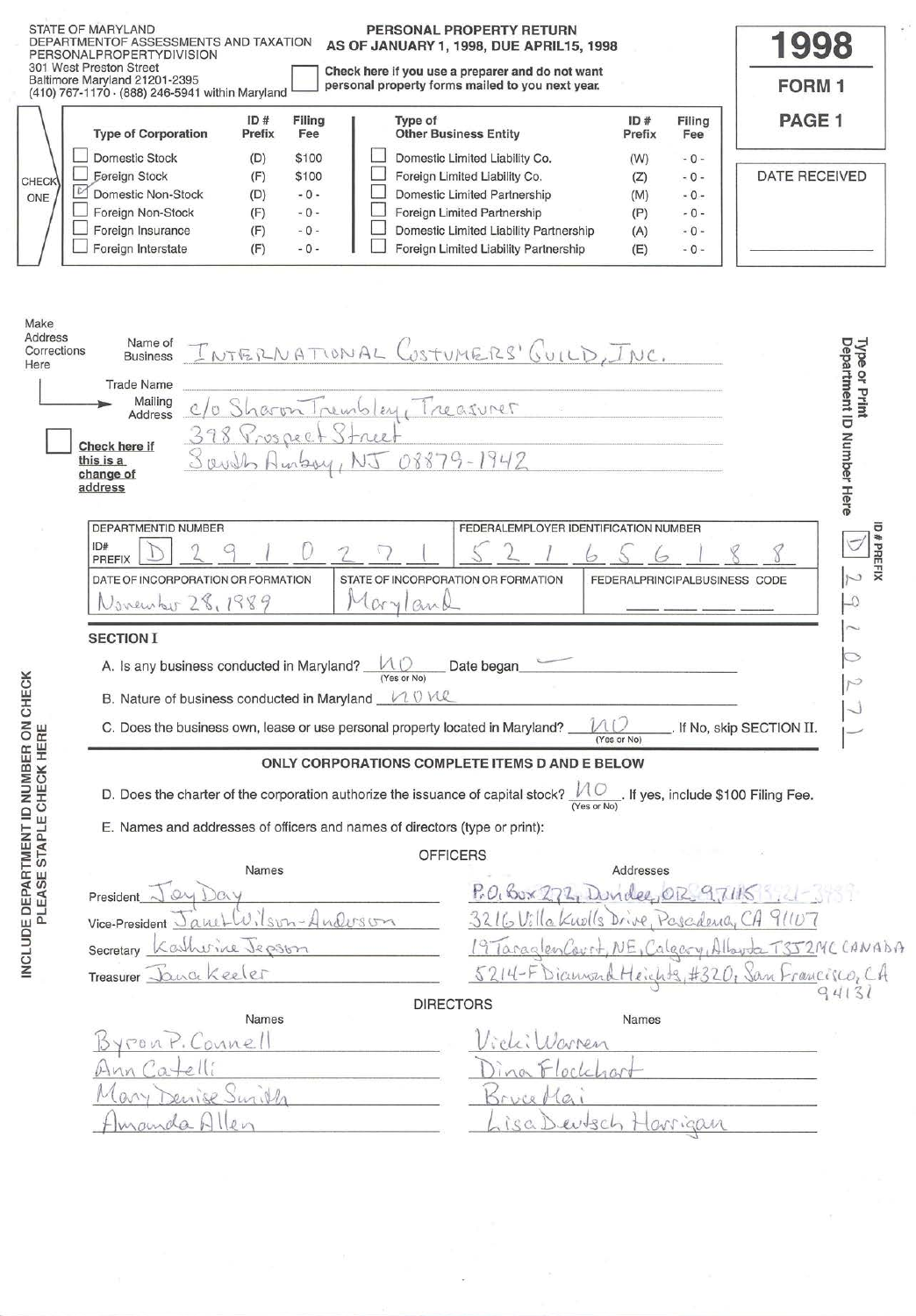# BUSINESS TANGIBLE PERSONA. PROPERTY LOCATED IN MARYLAND

**1998** 

FORM 1

PAGE<sub>2</sub>

EACH QUESTION MUST BE ANSWERED-SEE INSTRUCTIONS

# ROUND CENTS TO THE NEAREST WHOLE DOLLAR

# SECTION II

A. IMPORTANT: Show exact location of all personal property owned and used in the State of Maryland, including county city, town, and street address (P.O. Boxes are not acceptable). This assures proper distribution of assessments. If property is located in two or more jurisdictions provide breakdown by locations by completing additional copies of Sectio H for each location.

|                                                                                                                                    |             | I (County)          |  |
|------------------------------------------------------------------------------------------------------------------------------------|-------------|---------------------|--|
| (Address, Number and Street                                                                                                        | (Zip Code)  |                     |  |
| Check here if this location has changed from the 1997 return<br>Is the property located inside the limits of an incorporated town? |             | (Incorporate dlown) |  |
|                                                                                                                                    | (Yes or No) |                     |  |

Furniture, fixtures, tools, machinery and equipment not used for manufacturing or research and development State the original cost of the property by year of acquisition and category of property as described in the Depreciation Rate Chart on page 4. Include all fully depreciated property and property expensed under l.R.S. Rules.

Columns B through G require an explanation of the type of property being reported. Use the lines provided below. If additional space is needed, supply a supplemental schedule. Failure to explain the type of property will result in the property being treated as Category A property (See instructions for example) Refer to Important Reminders and the 1998 Depreciation Rate Chart on page 4 for computer equipment rates for categories B and D.

|                |   | ORIGINAL COST BY YEAR OF ACQUISITION |   |                                              |   |                        |                  |
|----------------|---|--------------------------------------|---|----------------------------------------------|---|------------------------|------------------|
|                |   |                                      |   | <b>SPECIALDEPRECIATION RATES (SEE PAGE4)</b> |   |                        |                  |
|                | А | в                                    | c | D                                            | Ε | G                      | <b>TOTALCOST</b> |
| 1997           |   |                                      |   |                                              |   |                        |                  |
| 1996           |   |                                      |   |                                              |   |                        |                  |
| 1995           |   |                                      |   |                                              |   |                        |                  |
| 1994           |   |                                      |   |                                              |   |                        |                  |
| 1993           |   |                                      |   |                                              |   |                        |                  |
| 1992           |   |                                      |   |                                              |   |                        |                  |
| 1991           |   |                                      |   |                                              |   |                        |                  |
| 1990 and prior |   |                                      |   |                                              |   |                        |                  |
|                |   |                                      |   |                                              |   | TOTALCOSTCOLUMNS A-G - |                  |

DESCRIBE B-G PROPERTYHERE:

® Commercial lnventqr . Furnish an average of 12 monthly inventory values taken in Maryland during 1997 at cost or market value of merchandise and stock in trade. Include products manufactured by the business and held for retail sale and inventory held on consignment. (Do not include raw materials or supplies used in manufacturing) Note: LIFO prohibited in computing inventory value.

| <b>Average Commercial Inventory</b> | Furnish from the latest Maryland Incom Taex return: |           |  |
|-------------------------------------|-----------------------------------------------------|-----------|--|
|                                     | Opening Inventory - dat e                           | amount \$ |  |
|                                     | Closing Inventory - dat                             | amount \$ |  |

Business entities that need a Trader's License must report commercial inventory

(3) Manufacturing Inventor . Furnish an average of 12 monthly inventory values taken in Maryland during 1997 at cost or market value of raw materials, supplies, goods in process and finished products used in and resulting from manufacturing by the business. (Do not include manufactured products held for retail sale).

| Average Manufacturing Inventory | Furnish from the latest Maryland Incom Tæx return: |           |  |
|---------------------------------|----------------------------------------------------|-----------|--|
|                                 | Opening Inventory - dat e                          | amount f  |  |
|                                 | Closing Inventory - dat e                          | amount \$ |  |

Boats, ships, and vessel over 100 feet, and not regularly engaged in commerce outside of Maryland, should be reported on Line Item *\li,* Category G.

Non-farming livestd $x$   $\frac{1}{2}$ (Book Value)  $\frac{1}{2}$ (Market Value)

 $(6)$  Vehicles with Interchangeable Registration (dealer, recycler, finance company special mobile equipment and transporter plates) and unregistered vehicles should be reported here

|      | ORIGINAL COST BY YEAR OF ACQUISITION |                 |  |
|------|--------------------------------------|-----------------|--|
| 1997 | 1995                                 |                 |  |
| 1996 | 1994 and prior                       | TOTALCOST<br>кĐ |  |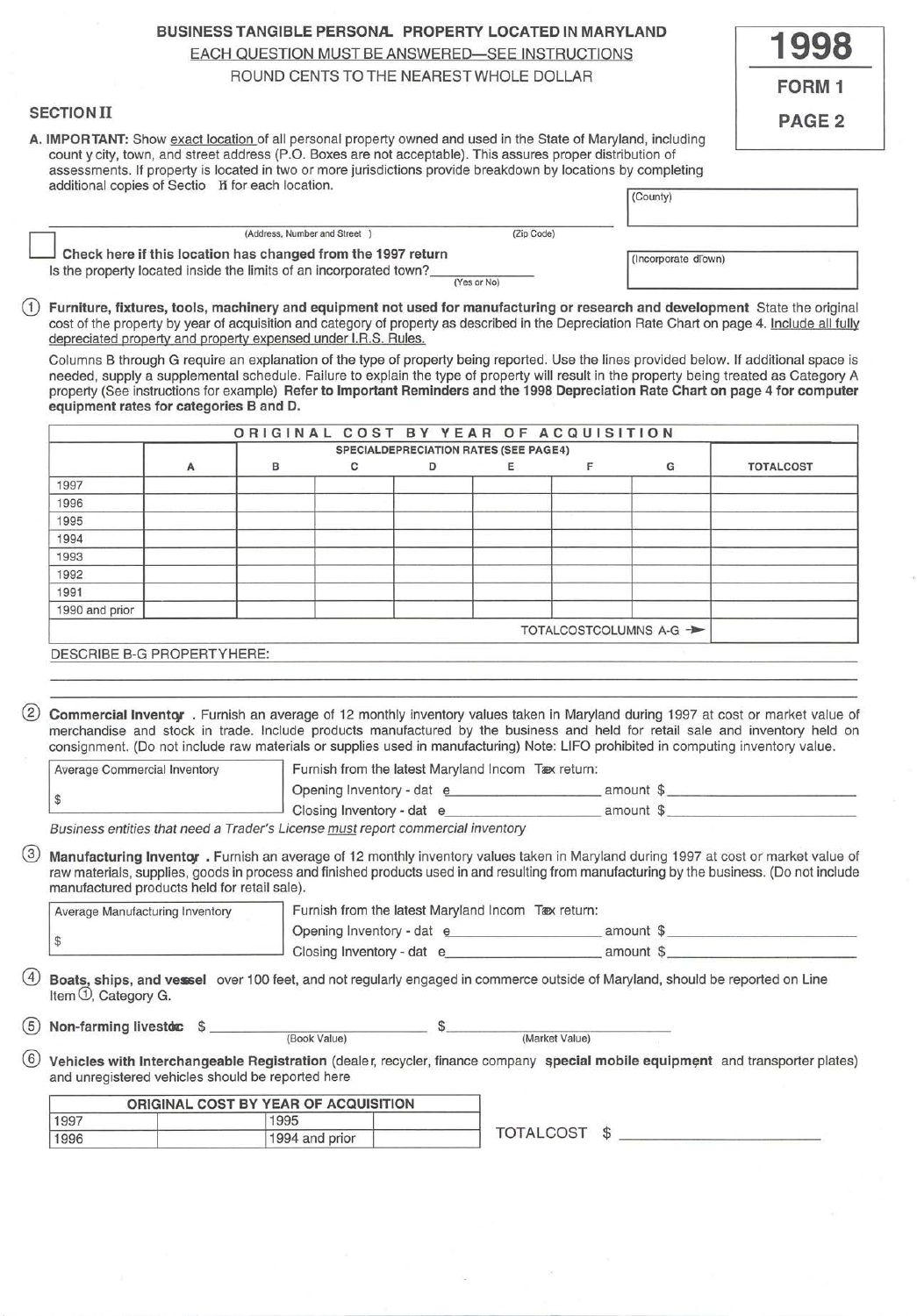Tools, machinery and equipment used for manufacturing State the original cost of the property by year of acquisition. Include all fully depreciated property and property expensed under I.R.S. Rules. If exemption is claimed for the first time, a manufacturer's exemption application must be submitted before this exemption can be granted. Contact the Department for an application.

| 998          |  |
|--------------|--|
| <b>FORM1</b> |  |
| PAGE 3       |  |

|      | ORIGINAL COST BY YEAR OF ACQUISITION |                  |  |
|------|--------------------------------------|------------------|--|
| 1997 | 1993                                 |                  |  |
| 1996 | 1992                                 |                  |  |
| 1995 | 1991                                 | <b>TOTALCOST</b> |  |
| 1994 | 1990 and prior                       |                  |  |

® **Research and development (R&D) equipment & supplies** If exemption is claimed for the first time, a research and development exemption application must be submitted before this exemption can be granted. Contact the Department for an application.

@ **Report R&D equipment purchased by year of acquisition.** @ **Report R&D equipment transferred from out-of-state locations** 

**ORIGINAL COST BY YEAR OF ACQUISITION** 1997 | 1997 | 1997 | 1997 | 1997 | 1997 | 1997 | 1997 | 1997 | 1997 | 1997 | 1997 | 1997 | 1997 | 1 1996 1996 1995 1995 1994 1994 1993 1993 1992 1992 1991 1991 1990 & prior 1990 & prior TOTAL COST

|  | into Maryland after January 1, 1995 by year of acquisition. |  |  |
|--|-------------------------------------------------------------|--|--|
|  | ORIGINAL COST BY YEAR OF ACQUISITION                        |  |  |
|  |                                                             |  |  |

| Α | D | <b>OTHER</b>      | TOTAL |              | Α | D | <b>OTHER</b>      | TOTAL |
|---|---|-------------------|-------|--------------|---|---|-------------------|-------|
|   |   |                   |       | 1997         |   |   |                   |       |
|   |   |                   |       | 1996         |   |   |                   |       |
|   |   |                   |       | 1995         |   |   |                   |       |
|   |   |                   |       | 1994         |   |   |                   |       |
|   |   |                   |       | 1993         |   |   |                   |       |
|   |   |                   |       | 1992         |   |   |                   |       |
|   |   |                   |       | 1991         |   |   |                   |       |
|   |   |                   |       | 1990 & prior |   |   |                   |       |
|   |   | <b>TOTAL COST</b> |       |              |   |   | <b>TOTAL COST</b> |       |

@ **Report average cost of R&D materials & supplies .** . . ... .. . .. ....... .. ... ........ Average Cost \$ \_\_\_\_\_\_\_ \_

| $\circledS$ Supplies and other tangible personal property (not included in any item above) |  |
|--------------------------------------------------------------------------------------------|--|
|                                                                                            |  |

| <sup>10</sup> Property owned by others and used or held by the business as lessee or otherwise Total Cost                 |  |
|---------------------------------------------------------------------------------------------------------------------------|--|
| File concrete cohodule chowing names and addresses of owners, logge number, description of proporty installation data and |  |

File separate schedule showing names and addresses of owners, lease number, description of property, installation date and separate cost in each case.

**Property owned by the business but used or held by other** as lessee or otherwise... . Total Cost  $\$$ File separate schedule showing names and addresses of lessees. lease number. description of property, installation date and original cost by year of acquisition for each location. Schedule should group leases by county where the property is located. Manufacturer lessors should submit the original selling price of the property.

**SECTION III** This Section must be completed.

- A. Total Gross Sales, or amount of business transacted during 1997 in Maryland  $\mathcal{S} \cup \mathcal{O} \cup \mathcal{O}$ <br>If the business has sales in Maryland and does not report any personal property explain how the business is conducted personal property. If the business is using the personal property of another business, provide the name and address of that business.
- B. If the business operates on a fiscal year, state beginning and ending dates:  $\pm \mathcal{I}^{\pm}$  Q.e.  $\ell$   $\ell$ *ndes*  $\gamma$   $\ell$ *a* $\gamma$
- C. If this is the business' first Maryland personal property return, state whether or not it succeeds an established business and give name: \_\_\_ \_\_\_\_\_\_\_\_\_\_\_\_ \_\_\_\_\_\_\_\_\_\_\_\_\_\_\_\_\_\_\_\_\_\_\_\_\_\_ \_
- give name:<br>D. Does the business own any fully depreciated and/or expensed personal property located in Maryland? \_\_\_\_\_\_\_\_ lf yes, is that property reported on this return?\_\_\_\_\_\_\_\_\_\_\_\_\_\_\_ (Yes or No) (Yes or No)
- E. Does the submitted balance sheet or depreciation schedule reflect personal property located outside of Maryland?  $N_{\text{S}}$  (Yes or No) If yes, reconcile it with this return.<br>Has the business disposed of assets or transferred assets in or out of Maryland during 1997?
- Has the business disposed of assets or transferred assets in or out of Maryland during 1997?  $\underbrace{\hspace{1cm}}_{(Yes or No)}$  If yes, complete Form 4C (Disposal and Transfer Reconciliation).

### **•PLEASE READ "IMPORTANT REMINDERS" ON PAGE 4 BEFORE SIGNING•**

**I declare under the penalties of perjury, pursuant to Tax-Property Article 1-201 of the Annotated Code of Maryland, that this return, including my accompanying schedules and statements, has been examined by me and to the best of my knowledge and belief is a true, correct and complete return.** 

| NAME OF FIRM, OTHER THAN TAXPAYER, PREPARING THIS RETURN<br>DATE<br>SIGNATURE OF PREPARER |  | PRINTOR TYPE NAME OF CC      |                        |
|-------------------------------------------------------------------------------------------|--|------------------------------|------------------------|
|                                                                                           |  |                              | SIGNATURE OF CORPORATE |
|                                                                                           |  |                              |                        |
| PREPARER'S PHONE NUMBER                                                                   |  | <b>BUSINESS PHONE NUMBER</b> |                        |

|                                                          |      | ONNE.                                                                       |      |  |
|----------------------------------------------------------|------|-----------------------------------------------------------------------------|------|--|
| NAME OF FIRM, OTHER THAN TAXPAYER, PREPARING THIS RETURN |      | TITLE<br>PRINTOR TYPE NAME OF CORPORATE OFFICER OR PRINCIPALOR OTHER ENTITY |      |  |
|                                                          |      |                                                                             |      |  |
| SIGNATURE OF PREPARER                                    | DATE | SIGNATURE OF CORPORATE OFFICER OR PRINCIPAL                                 | DATE |  |
|                                                          |      |                                                                             |      |  |
| PREPARER'S PHONE NUMBER                                  |      | <b>BUSINESS PHONE NUMBER</b>                                                |      |  |